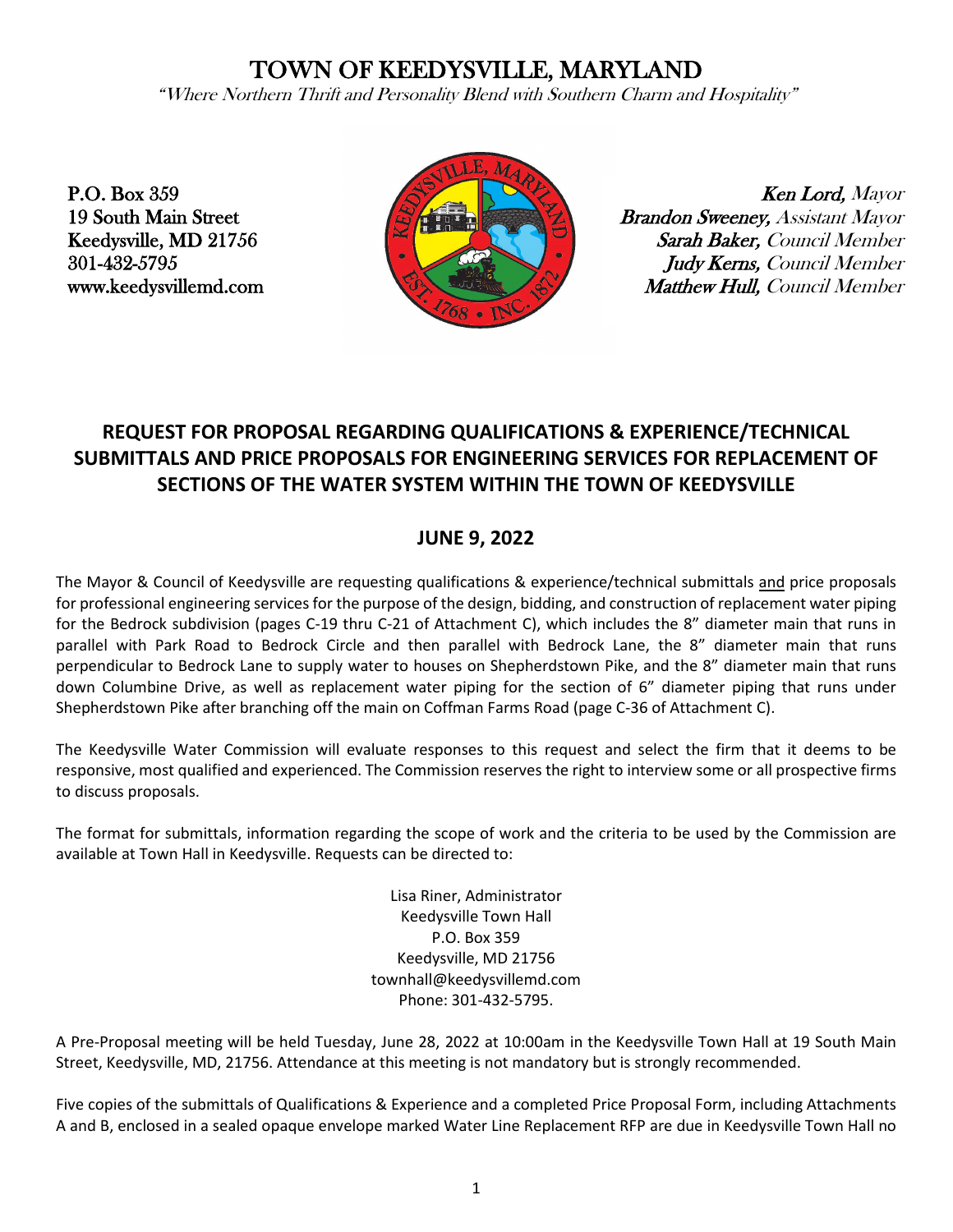later than 12:00 pm, Friday, July 22, 2022. The Water Commission will evaluate the submittals. Failure to comply in providing the above-required information for the Commission's review may result in disqualification of that firm.

The Mayor & Council of Keedysville reserves the right to accept or reject any and/or all proposals, to waive technicalities and take whatever action is in the best interest of the Town of Keedysville.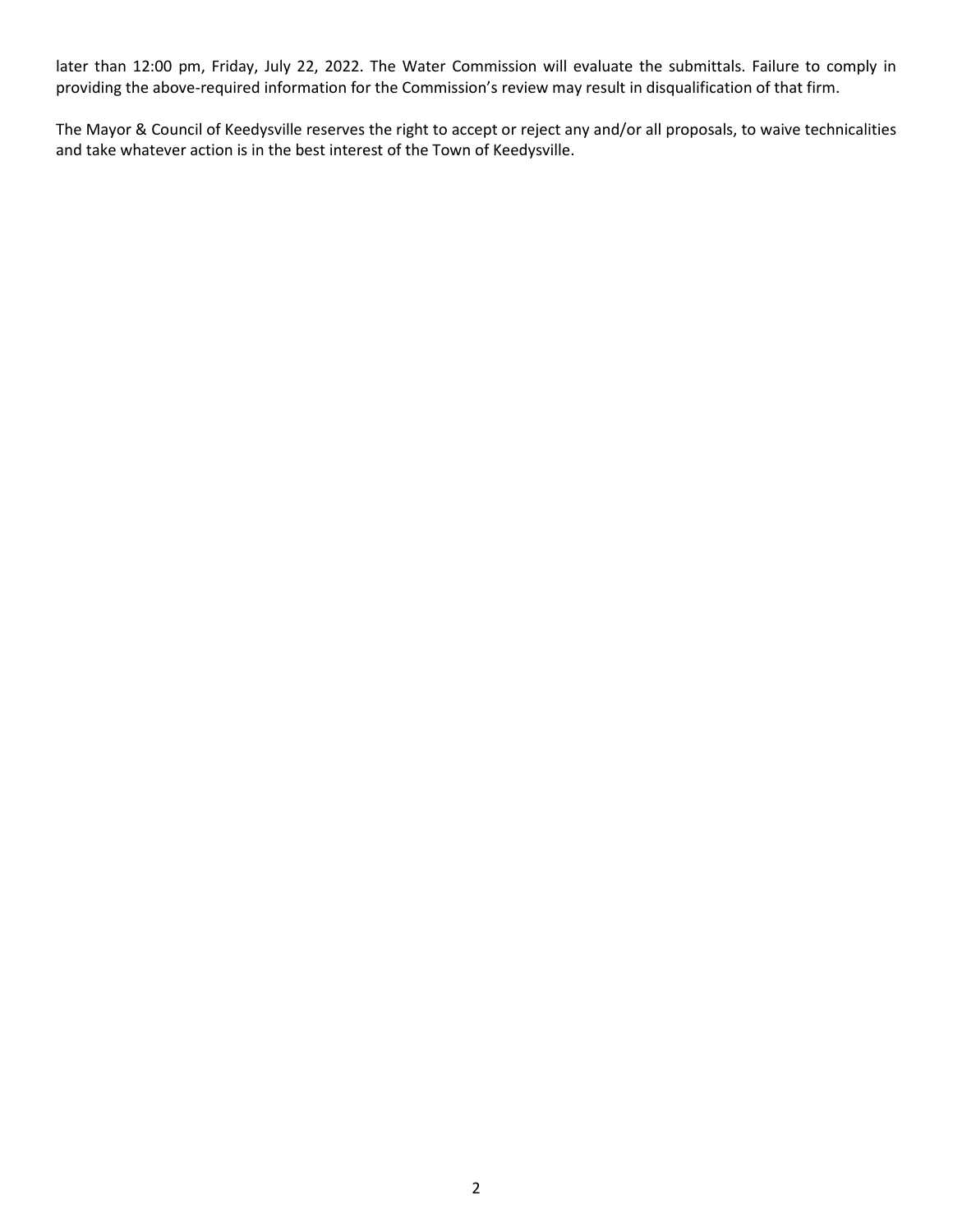### **1. Introduction**

The Mayor & Council of Keedysville are soliciting proposals from qualified firms for the purpose of the design, bidding, and construction of replacement water piping for the Bedrock subdivision (pages C-19 thru C-21 of Attachment C), which includes the 8" diameter main that runs in parallel with Park Road to Bedrock Circle and then parallel with Bedrock Lane, the 8" diameter main that runs perpendicular to Bedrock Lane to supply water to houses on Shepherdstown Pike, and the 8" diameter main that runs down Columbine Drive, as well as replacement water piping for the section of 6" diameter piping that runs under Shepherdstown Pike after branching off the main on Coffman Farms Road (page C-36 of Attachment C). It is the intent of this request to determine the most qualified firm to which the Town could contract these services.

Each proposal shall address all of the information outlined herein. Additionally, each prospective professional firm may include such other information as he or she deems pertinent to the proper evaluation of their proposal. Typewritten proposals only shall be submitted, bound to create a single document containing all required material.

It is the responsibility of each prospective professional firm interested in this proposal to review the impacted area prior to the submission of their proposal. All bidders are responsible for obtaining any information pertinent to the proper evaluation of impacted area. Inspection of the area may be scheduled by contacting Lisa Riner, Keedysville Administrator at [townhall@keedysvillemd.com](mailto:townhall@keedysvillemd.com) or 301-432-5795.

#### **NOTE: THE TOWN OF KEEDYSVILLE AND ITS WATER SYSTEM OPERATOR FROM THE TOWN OF BOONSBORO HAVE A LIMITED STAFF THAT WILL REASONABLY COOPERATE WITH THE CONTRACTOR. THE CONTRACTOR CANNOT ASSUME TO USE THE LOCAL STAFF AS PART OF THE INVESTIGATIVE OR DESIGN TEAM.**

The purpose of this Request for Proposal (RFP) is: 1) to provide interested Service Providers with sufficient information to enable them to submit a detailed proposal for review; 2) to set forth a systematic method of evaluation that will be fair and impartial to all interested Service Providers; and 3) to generate uniform Proposals for evaluation by the owner.

Each Service Provider must comply with all requirements for a regular Proposal as required by this RFP. Notice is hereby given to all Service Providers that proposals found to be defective or irregular in any respect may be rejected immediately. To facilitate comparative analysis and evaluation of Proposals, a uniform format shall be employed in structuring each Proposal. The required format will coincide with the format detailed later in this request. The Service Provider's degree of compliance with the requirements of this request will be a factor in the subsequent evaluation and award of the contract for the designated services. All instructions contained herein and attachments hereto shall constitute an integral part of this RFP.

Unless otherwise stated in the special instructions, the following general instructions will apply.

All Service Providers must be prepared to present suitable evidence of similar work recently completed or goods supplied.

The Owner may reject a proposal if:

- The service provider misstates or conceals any material fact in the proposal; or if,
- The proposal does not strictly conform to the law or requirements of proposal; or if,
- The proposal is conditional, except that the service provider may qualify his or her proposal for acceptance by the Owner on an "all or none" basis or a "low item" basis. An "all or none" basis proposal must include all items upon which proposals are invited.

The Owner may, however, reject all proposals whenever it is deemed in the best interest of the Owner to do so and may reject any part or all. The Owner may also waive any minor informalities or irregularities in any proposal.

No verbal instructions or verbal information to a proposing Service Provider will be binding. The written RFP will be considered clear and complete unless written attention is called to any apparent discrepancies or incompleteness before the opening of the proposals. Should any alterations to the RFP be deemed necessary by the Owner, these alterations will be made in the form of written addenda which will be posted online and mailed or emailed to all interested Service Providers. These addenda shall then be considered as part of the RFP.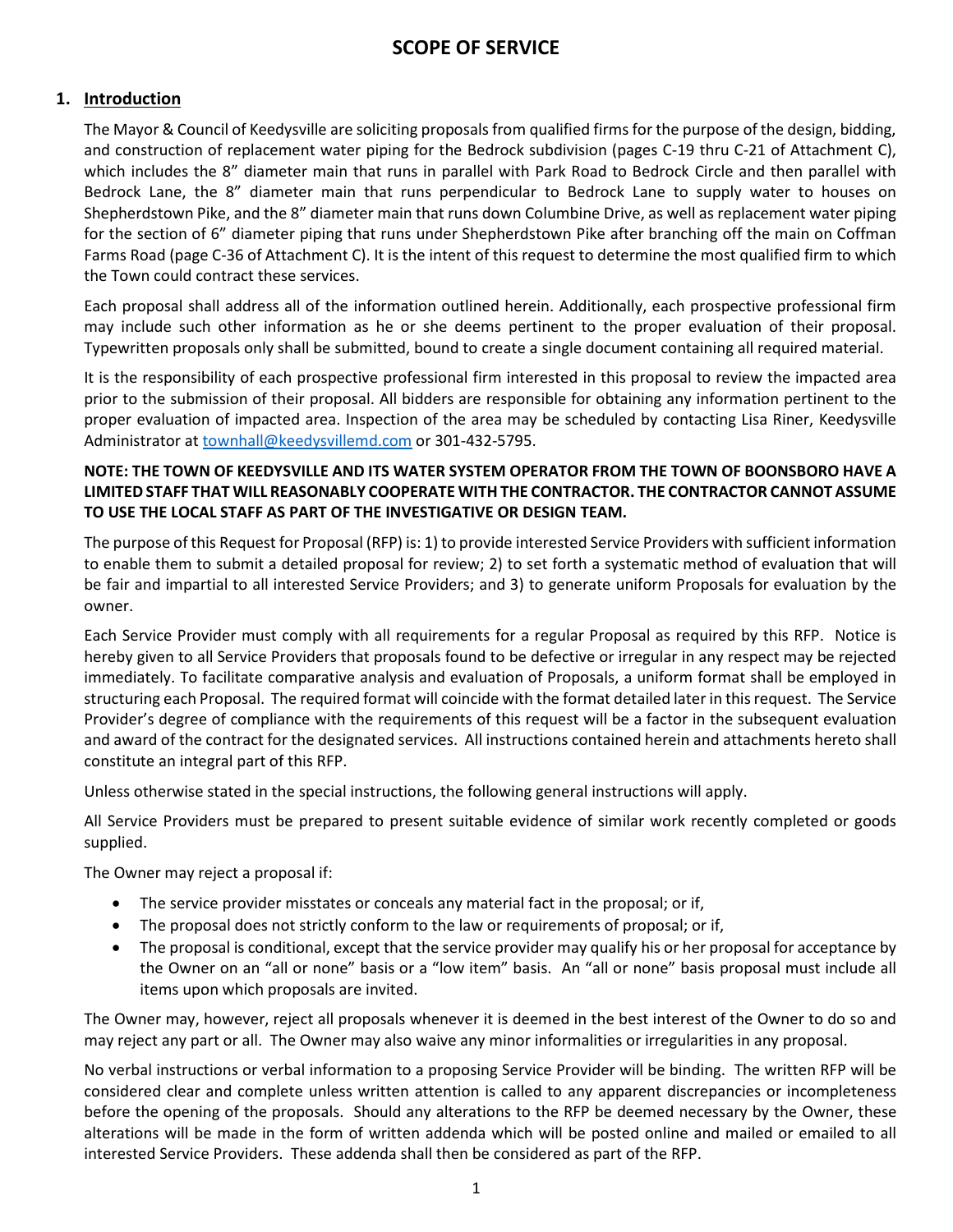Any contract with a service provider shall contain, at a minimum, the terms and conditions (or substantially the same terms and conditions) as hereinafter stated. The Owner reserves the right, in its sole discretion, to reject all submissions, reissue a subsequent RFP, terminate, restructure or amend this procurement process at any time. The final selection and contract negotiation rests solely with the Owner.

The Owner may not enter into a services contract with a Service Provider for the physical performance of services within the State of Maryland unless that Service Provider registers and participates in the Federal Work Authorization program. A successful Service Provider must verify adherence to employment authorization of all employees and all its subcontractors.

Service Providers shall comply with all local, state, and federal directives, orders and laws as applicable to this RFP and subsequent contract(s).

The successful Service Provider will be required to purchase and maintain a business license for the duration of the agreement. The Service Provider will also have a valid license from the Maryland Board for Professional Engineers.

The staff from the Town of Boonsboro operates the water system for the Town of Keedysville. The successful Service Provider will be required to coordinate with the Town of Boonsboro staff when performing inspections or any construction activities on the water system.

All questions, comments, or clarifications should be directed to:

Lisa Riner, Administrator P.O. Box 359 Keedysville, MD 21756 [townhall@keedysvillemd.com](mailto:townhall@keedysvillemd.com) Phone: 301-432-5795

### **2. Scope of Work**

### **A. Design**

- 1. A preliminary meeting will be held prior to the execution of the project with the Keedysville Water Commission to include any key members of the Engineer's project team. The following issues shall be included on the agenda:
	- a. Review of project objectives,
	- b. Review of project schedule,
	- c. Review of established procedures for workflow, communication, and documentation,
	- d. Review of additional data in Town's possession that may be required to complete project such as property plats, existing water main plans, etc.,
	- e. Review of other issues directly related to project as deemed appropriate by the Town,
	- f. Review of the proposed water main alignment to identify any encroachments that may impact the proposed alignment of the main,
	- g. Obtain the Town of Keedysville design standards for the construction of water system components which shall be used as the basis for design.
- 2. The Engineer shall contact Miss Utility to identify all utility companies with facilities located within the project area and obtain the location of any existing facilities from the utility companies. The location of all known existing utilities shall be indicated on the design drawings.
- 3. Conduct a site investigation to determine the existence of any wetlands within the project site and, if found to be present, perform a wetlands delineation.
- 4. Perform a topographic and utility field survey of the proposed layout for the replacement water system. The field survey will include ties to adjacent property corners and USGS benchmarks.
- 5. Identify the need for any easements to accommodate the replacement water main. If additional easements are required, the Engineer shall prepare separate plats for all affected properties. (Acquisition of any required easements will be the responsibility of the Town.)
- 6. Conduct on-site engineering evaluations and investigations to enable the design and preparation of the required permit applications.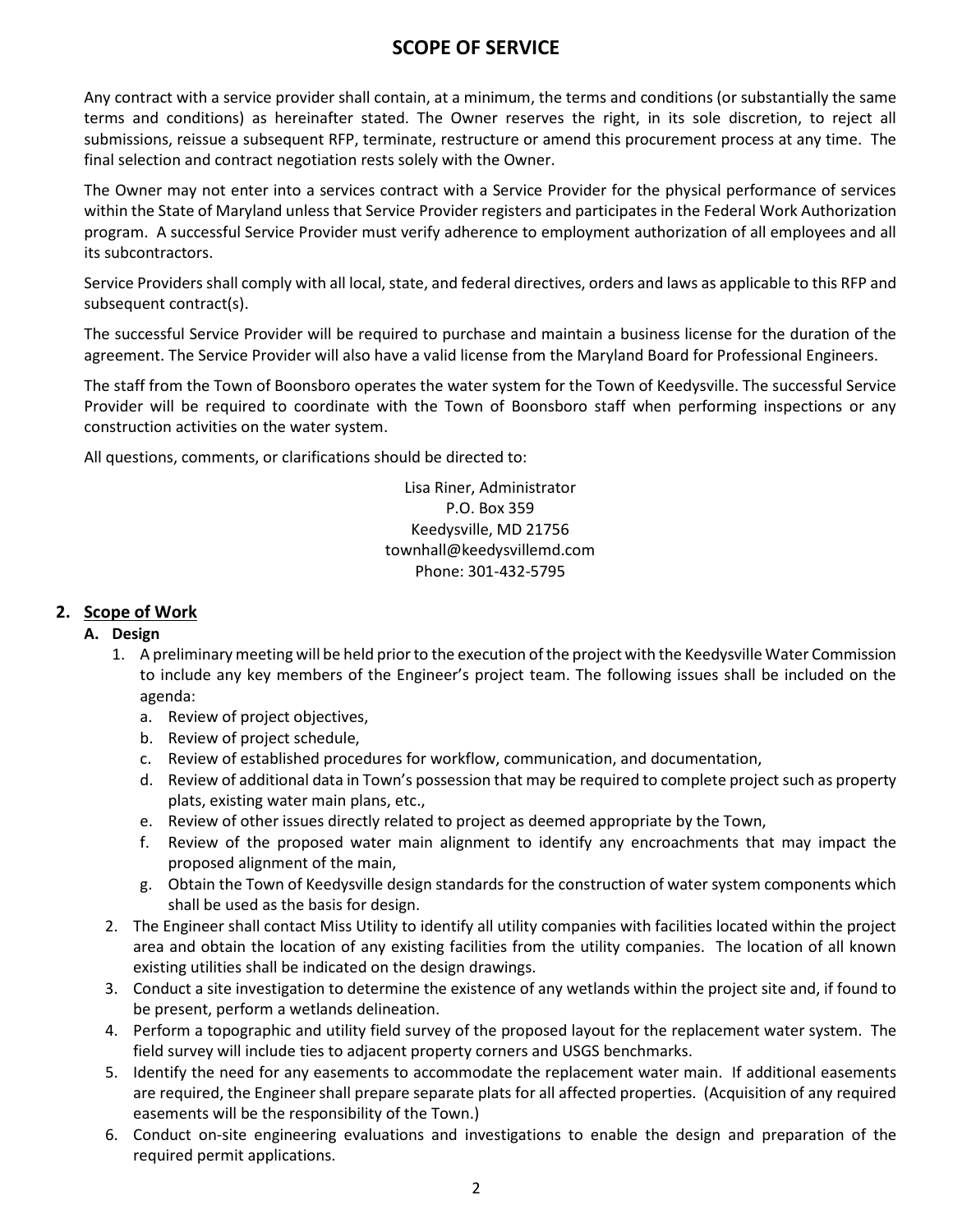- 7. Create a composite topographic and utility plan based upon the information obtained from the field survey.
- 8. Prepare plan and profile drawings of the proposed water system layout in AutoCAD.
- 9. Confirm the design capacity of the pipe size for the replacement water system.
- 10. Obtain paving and road restoration requirements relative to limits of overlay, curbing, sidewalk, and stormwater requirements from MD SHA and Washington County. In addition, obtain SHA and County pavement history, rights-of-way, and segment and offset data.
- 11. Design any required utility details for the water replacement including trenching, backfill, paving, restoration, thrust restraint, casing pipes, hydrants, service laterals, air release valves, etc. utilizing the Town of Keedysville water specifications and applicable pavement restoration specifications.
- 12. Prepare the construction plans, specifications, and contract documents for the replacement water system project.
- 13. Design sediment and erosion control measures for the project area including plans, details and construction sequence narrative for review and approval by the Washington County Soil Conservation District and MDE.
- 14. Prepare and submit a Notice of Intent (NOI) for coverage under the General Permit for Construction Activity. The application should include a Sediment and Erosion Control Plan, Stormwater Management Plan, and a narrative description of the project.
- 15. Submit construction plans and specification for the water main extension project to MDE for coordination of project funding issues.
- 16. Prepare necessary construction permit applications for review and approval by the Town of Keedysville.
- 17. Provide follow-up as necessary to facilitate the review and approval of all permit applications by the regulatory agencies.
- 18. Prepare a construction cost estimate for the replacement water system project.
- 19. Arrange and attend meetings with the Town to review pertinent information relative to the design. At a minimum, one meeting shall be at approximately 30 percent completion and a second meeting shall be at 95 percent completion of design. Following each meeting, the Engineer shall respond to the Town's comments and questions, and make revisions to the design, as appropriate. The Engineer shall obtain the Town's approval of the 95 percent submission.
- 20. Make adjustments to the design drawings and specifications consistent with the Town's comments and provide the Town with one final set of contract documents in both hard copy and electronic format.

#### **B. Bidding**

- 1. Prepare the advertisement for solicitation of bids for the replacement water system contract and assist the Town in the solicitation for bids. (The cost of advertising will be paid by the Town.)
- 2. Respond to bidders' inquiries regarding the project and bidding requirements.
- 3. Arrange and attend one pre-bid meeting with the Town and prospective bidders.
- 4. Prepare and issue addenda to the contract documents, if required.
- 5. Attend the bid opening and prepare a tabulation of the bids.
- 6. Review the bids received and provide a written recommendation for the award of a contract for construction.
- 7. Assemble the contract documents for execution by the selected contractor and secure the required bonds and insurance certificates from the contractor.
- 8. Provide the Town of Keedysville with two sets of contract documents for the Town's use during bidding. Contract documents required for bidding purposes will be paid for by prospective bidders and reimbursed to the Engineer.

### **C. Construction**

- 1. Preconstruction Conference The Engineer will conduct a preconstruction conference, prepare minutes from the conference, and deliver these minutes to the Town Administrator for distribution. This preconstruction conference is to review and determine the following:
	- a. Communications,
	- b. Role of Owner's Site Representative,
	- c. Role of the Engineer (On-call Site Representative),
	- d. Contract Time,
	- e. Construction Schedules,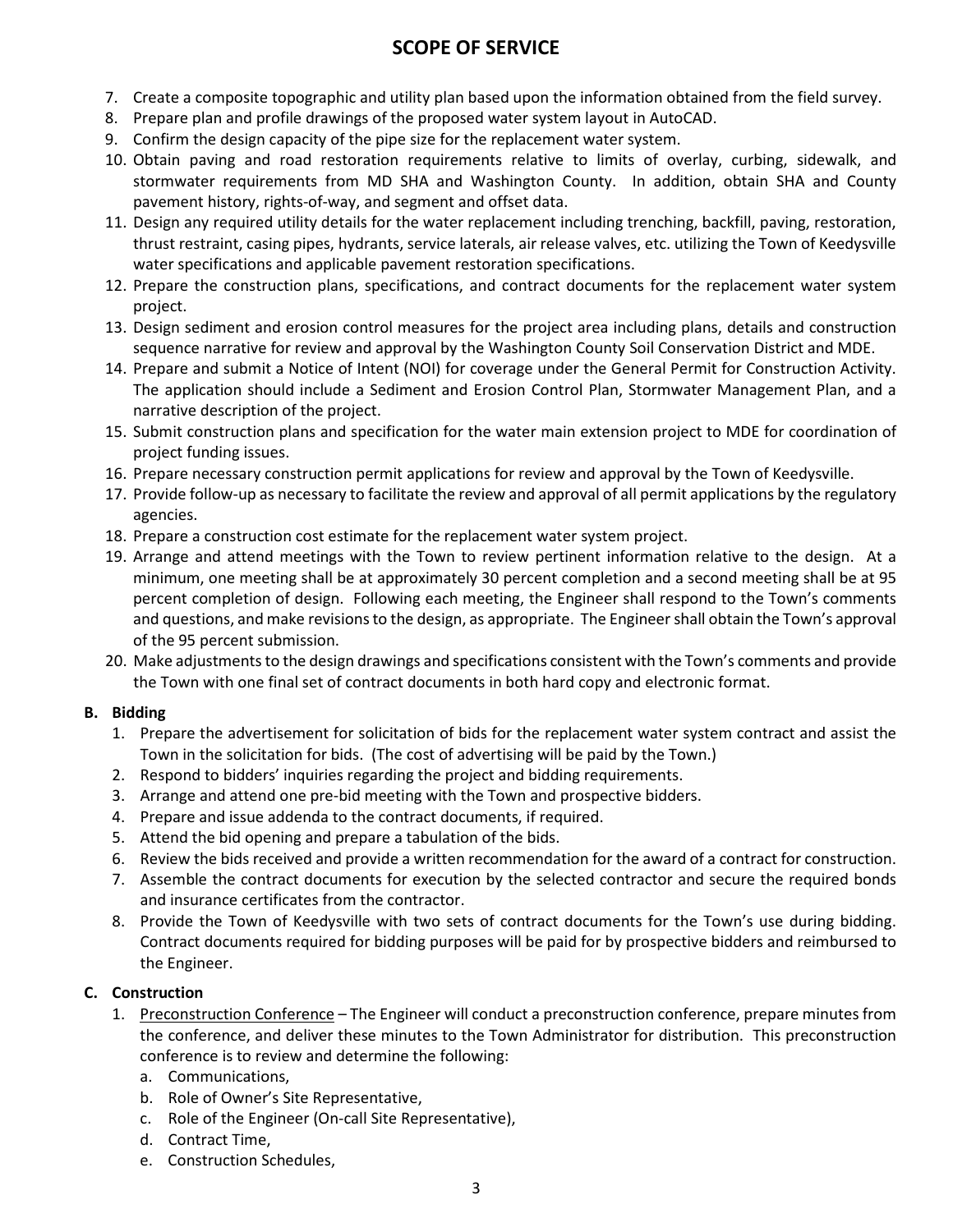- f. Bonds and Insurances,
- g. Subcontractors,
- h. Plans and Specifications,
- i. Shop Drawings,
- j. Samples,
- k. Utilities,
- l. Emergency Contacts,
- m. Trailers,
- n. Storage,
- o. Payrolls,
- p. Soil Erosion and Sedimentation Control,
- q. Estimates for Payment,
- r. Photographs,
- s. Permits and Approvals,
- t. Demolition,
- u. Safety and Protection,
- v. Regular Cleanup and Disposal,
- w. Job Conferences, and
- x. Manufacturer Requirements.
- 2. Progress Meetings The Engineer will attend one progress meeting per month at the job site at a minimum. During the progress meeting, payment estimates will be reviewed, issues affecting construction schedules will be discussed, and the Engineer will observe the Contractor's work to endeavor to guard the Town against defects and deficiencies in the work. The Engineer will prepare minutes of the progress meetings and distribute to attendees and other appropriate parties.
- 3. General Services
	- a. Conduct periodic site visits to observe the work in progress and provide monthly construction reports to the Town.
	- b. Provide general technical consultation including interpretation and clarification of the contract documents.
	- c. When the Engineer becomes aware of any failure of a Contractor to perform in accordance with the Contract Documents, the Engineer will notify the Town if the Contractor will not correct the failure to perform in accordance with the Contract Documents.
	- d. Keep the Town Administrator informed of the progress of the work and endeavor to guard the Town against defects and deficiencies in the work.
- 4. Shop Drawings The Engineer will review shop drawings and other data submitted by the Contractor assuring compliance with construction plans and specifications.
- 5. Payment Requests The Engineer will review and recommend approval of requests for monthly and final payments to the Contractor.
- 6. Change Orders The Engineer will assist in negotiations with the Contractor and prepare, as necessary, change order documents to be presented to the Town Administrator for approval prior to execution.
- 7. Substantial and Final Completion The Engineer will perform final inspection of the project and report the status of project completion to the Town Administrator with a tentative list of items to be completed or corrected before final payment.
- 8. Record Drawings The Engineer will provide record drawings of the completed project by revising the Contract Drawings, using information based on the actual construction provided by the Contractors. The Engineer shall provide a final set of record drawings in both hard copy and electronic format.
- 9. Resident Project Engineer or Representative Provide a resident project engineer or representative during the construction period to observe and determine that all construction work is carried out in compliance with the contract drawings and specifications.
	- a. The resident project engineer or representative shall be on site full-time during construction activities.
	- b. Perform inspection of the construction including, but not limited to, the following activities:
		- i. Observe placement of trench bedding and backfill materials.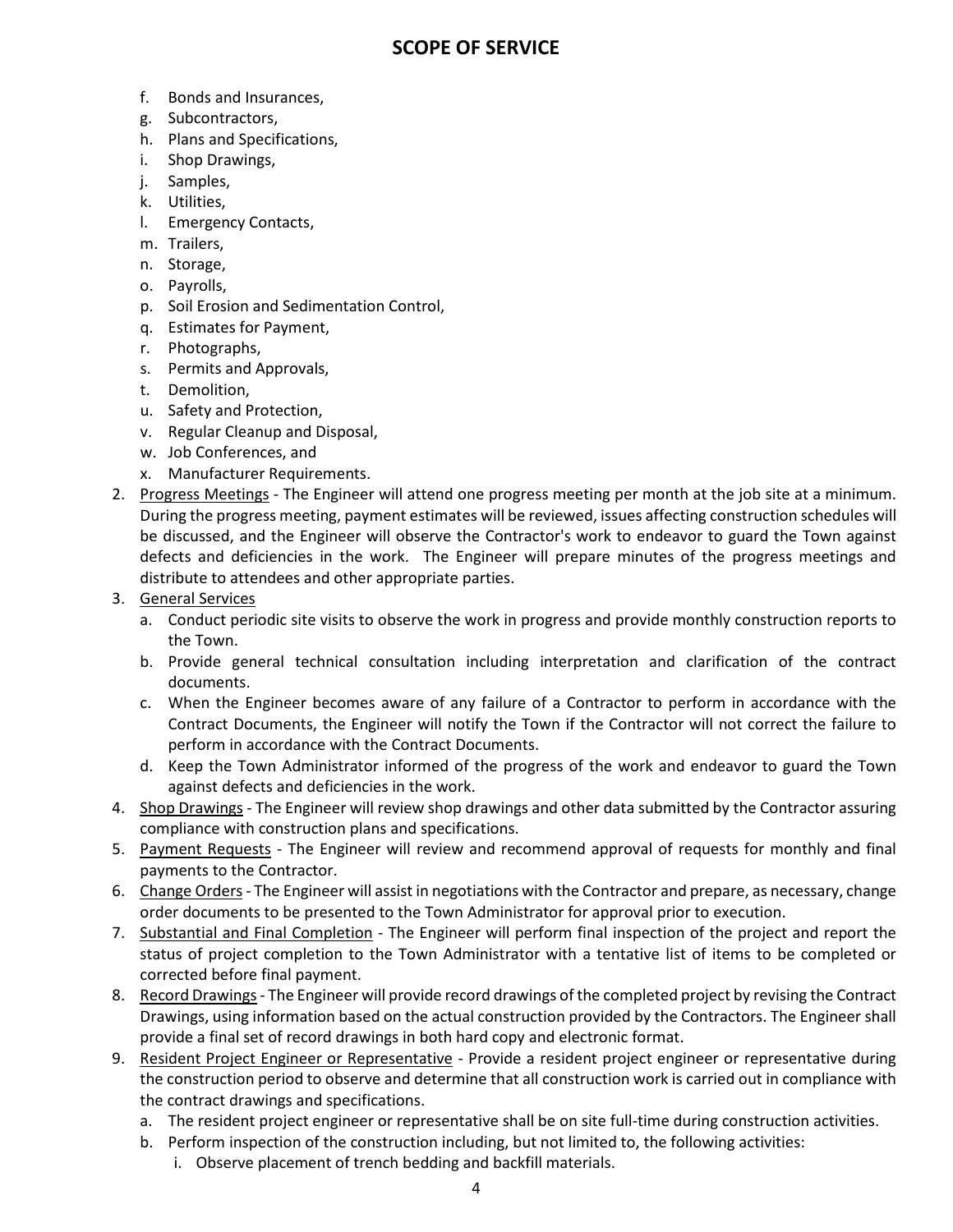- ii. Observe installation of water pipe and appurtenances.
- iii. Review field density tests on placed compacted fill.
- iv. Observe restoration work of disturbed areas.
- v. Observe testing and disinfection process for water system.

### **3. Submittal Instructions**

Questions pertaining to this document will only be accepted by email up to 5 days before the date proposals are due. Questions should be emailed to the attention of Lisa Riner at "townhall@keedysvillemd.com" with the subject line "Water Line Replacement RFP". All questions will be responded to by the Owner within 5 working days and the questions and answers will be posted online and dispersed to all Service Providers who requested an RFP.

Submission of a proposal will be considered as conclusive evidence of the Service Providers' complete examination and understanding of the requirements of this RFP.

Any submittal must be complete and signed by an authorized representative of the Service Provider submitting.

Each proposal must be enclosed in a sealed envelope, clearly marked "Water Line Replacement RFP" on the outside, and delivered to the Owner on the date and time stated in this RFP.

No proposals may be withdrawn later than 11:30am on the day of the proposal opening. No modifications, clarifications, or explanations of any proposals will be allowed after the sealed proposal is delivered to:

> Town of Keedysville 19 South Main Street P.O. Box 359 Keedysville, MD 21756

NO PROPOSALS WILL BE ACCEPTED UNLESS SUBMITTED IN THE REQUIRED FORMAT HEREIN. All proposals must be sealed, marked, and delivered in accordance with these instructions.

### **4. Miscellaneous**

Service Providers are responsible to perform all necessary inspection or investigations to thoroughly inform themselves regarding the scope of work, delivery of material and equipment, condition of the water system, and the service to be performed as required by this document. No plea of ignorance of conditions that exist or that may hereafter exist as a result of failure or omission on the part of the proposed shall be grounds to fail to fulfill, in every detail, the requirements of the contract document.

It is the responsibility of each prospective Service Provider interested in this proposal to inspect the impacted area prior to the submission of their proposal. All bidders are responsible for obtaining any additional information pertinent to their proper evaluation of each storage water line.

The Service Provider agrees to indemnify and save harmless the Owner, its representatives, employees, and agents from all claims, demands, actions, suits, and liabilities arising from the Service Provider's own fault or negligence or through the negligence or fault of the manufacturer of goods supplied by the Service Provider. This obligation shall extend to and include all litigation costs and reasonable attorney fees incurred by the Owner in response to such claims, demands, actions, or liabilities, provided it is ultimately determined that such claims result from the Service Provider's or manufacturer's fault or negligence.

### **THE SERVICE PROVIDER SHALL NOT ASSIGN OR OTHERWISE TRANSFER ANY OF ITS RESPONSIBILITIES OR OBLIGATIONS UNDER THE CONTRACT TO ANY OTHER PERSON OR ENTITY WITHOUT PRIOR WRITTEN CONSENT OF THE OWNER. ANY CHANGES IN SPECIFICATIONS, AFTER THE PURCHASE ORDER/CONTRACT HAS BEEN AWARDED, MUST BE WITH THE WRITTEN CONSENT OF THE OWNER.**

A contract will not be awarded to any Service Provider who, for any cause: 1) is in arrears to the Town of Keedysville, MD; 2) is in litigation against the Town; or, 3) has failed in any past contracts to perform to the satisfaction of the Town as to the character of the work, the fulfillment of guarantee, or in time consumed to complete a project.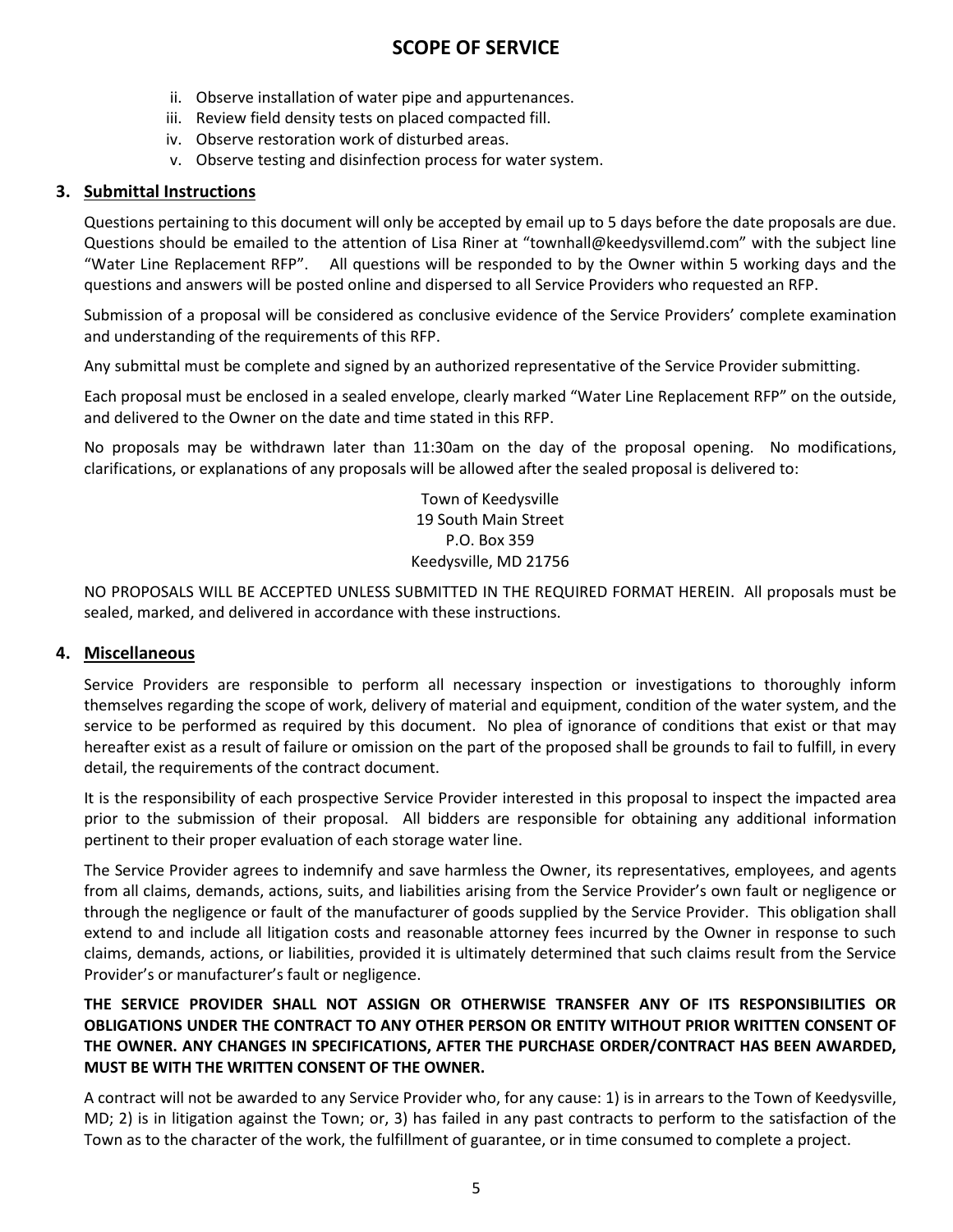In the event the successful Service Provider fails or refuses to execute a formal written contract with the Owner in form and content acceptable to the Town within ten [10] days after notice of acceptance of his or her proposal, their proposal will be revoked and all obligations of the Town with the proposal will be canceled.

### **5. Minimum Qualifications of Proposing Service Providers**

For your firm to be considered, the Owner is requiring the following to be provided at a minimum:

- 1. A brief description of the firm's qualifications,
- 2. Descriptions of similar projects,
- 3. Client references,
- 4. The proposed project team, along with relative experience and resumes of key members of the Engineer's project team
- 5. Insurance coverage as outlined in Attachment A at the end of the RFP document.

### **6. Evaluation and Selection**

The Owner will evaluate each qualified Service Provider and select a single provider based on criteria deemed important to choosing a competent provider to provide the type of work and services outlined in this RFP. Each Service Provider submitting a response will have the following criteria reviewed:

- 1. Professionalism and completeness of their submittal.
- 2. The detail in which the proposed service is described.
- 3. Experience and references.
- 4. Qualifications and capabilities.
- 5. Proposed costs.
- 6. Insurance Coverage.

Submittals should include all pertinent information related to the selection criteria.

### **7. Safety and Insurance Requirements**

Reference Attachment A for minimum coverage outline detailing the levels of insurance required by the Town to accept a contractual obligation.

### **8. Affidavit of Understanding**

Fully complete the Affidavit of Understanding in Attachment B.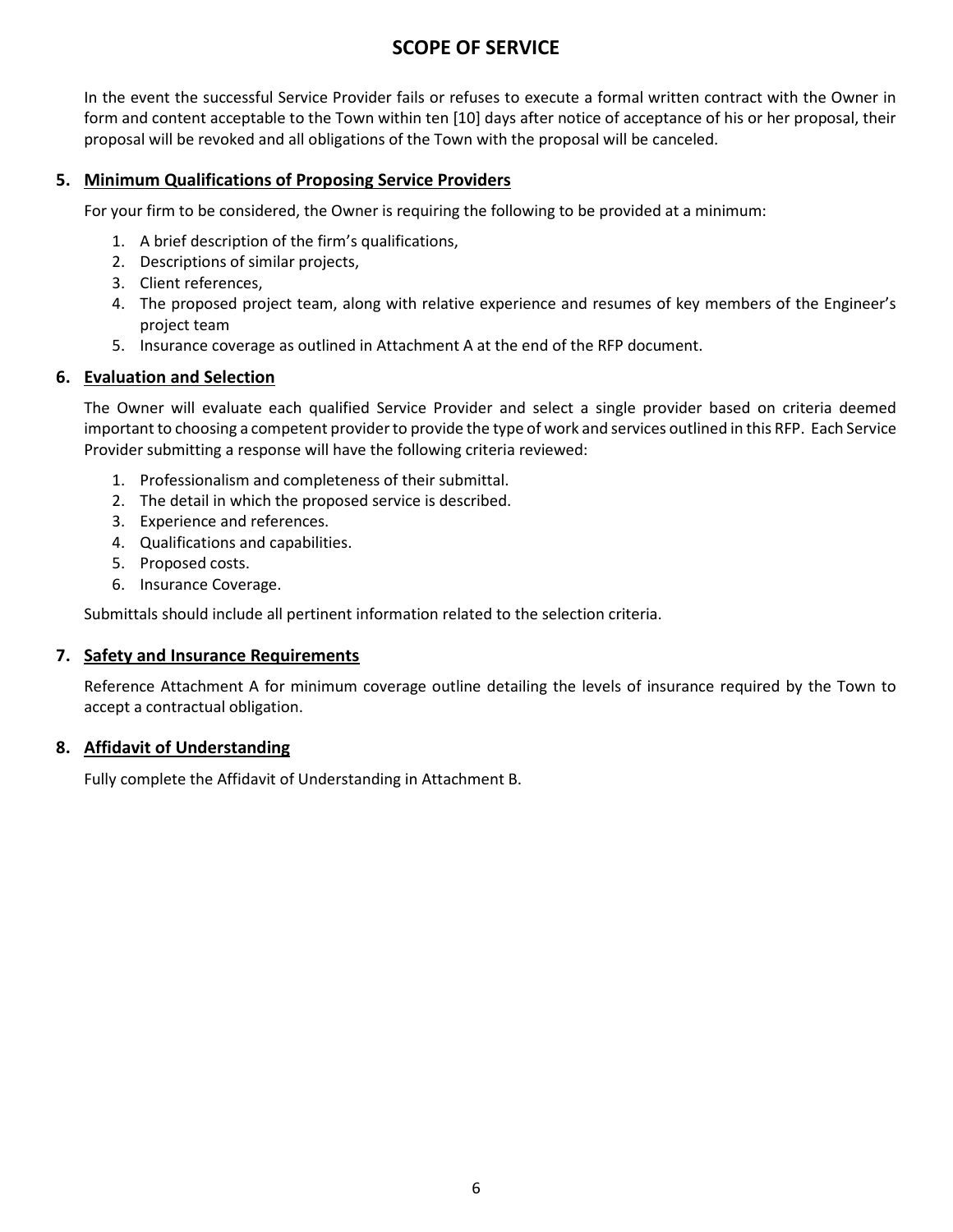### **Attachment A – Insurance Coverage**

- 1. Insurance coverage specified herein constitutes the minimum requirements and said requirements shall in no way lessen or limit the liability of the Service Provider and any subcontractor Providers. The Service Provider and any subcontractor Provider shall procure and maintain at his or her own expense any additional kinds and amounts of insurance that, in his or her own judgment, may be necessary for his or her proper protection in the prosecution of the work.
- 2. The Service Provider shall carry insurance as prescribed herein and all policies shall be with a company satisfactory to the Owner.
- 3. If a part of this contract is sublet, the Service Provider shall require each subcontractor Provider to carry insurance of the same kind and in like amounts as carried by the prime Service Provider.
- 4. Certificates of insurance shall state that ten (10) days written notice will be given to the Owner before the policy is canceled or changed. No Service Provider or subcontractor Provider will be allowed to start any work on this contract until certificates of all insurance required herein are filed and approved by the Officials. The certificates shall show the type, amount, class of operations covered, effective dates, and the dates of expiration of policies. The Service Provider shall secure and maintain in effect for the period of the contract and pay all premiums for the following kinds and amount of insurance.
	- a. General Liability
		- i. Each Occurrence Minimum Amount of Coverage \$1,000,000
		- ii. General Aggregate Minimum Amount of Coverage \$2,000,000
	- b. Automobile Liability
		- i. Combined Single Limit Minimum Amount of Coverage \$1,000,000
	- c. Worker Compensation and Employer's Liability
		- i. Each Accident / Disease Minimum Amount of Coverage \$1,000,000
		- ii. Policy limit must be listed on the submitted certificate.
	- d. Pollution Liability
		- i. Each Occurrence Minimum Amount of Coverage \$1,000,000
		- ii. General Aggregate Minimum Amount of Coverage \$2,000,000
	- e. Professional Liability
		- i. Each Occurrence Minimum Amount of Coverage \$1,000,000
		- ii. General Aggregate Minimum Amount of Coverage \$2,000,000
	- f. Umbrella Liability Coverage
		- i. The Service Provider should carry some form of umbrella coverage adequate to fully cover the insurable portion of the project for the benefit of the owner, the prime Contractor, and Subcontractor as their interest may appear.
		- ii. Umbrella or other type of coverage should be detailed in the Service Provider's insurance certificate submitted with their proposal.